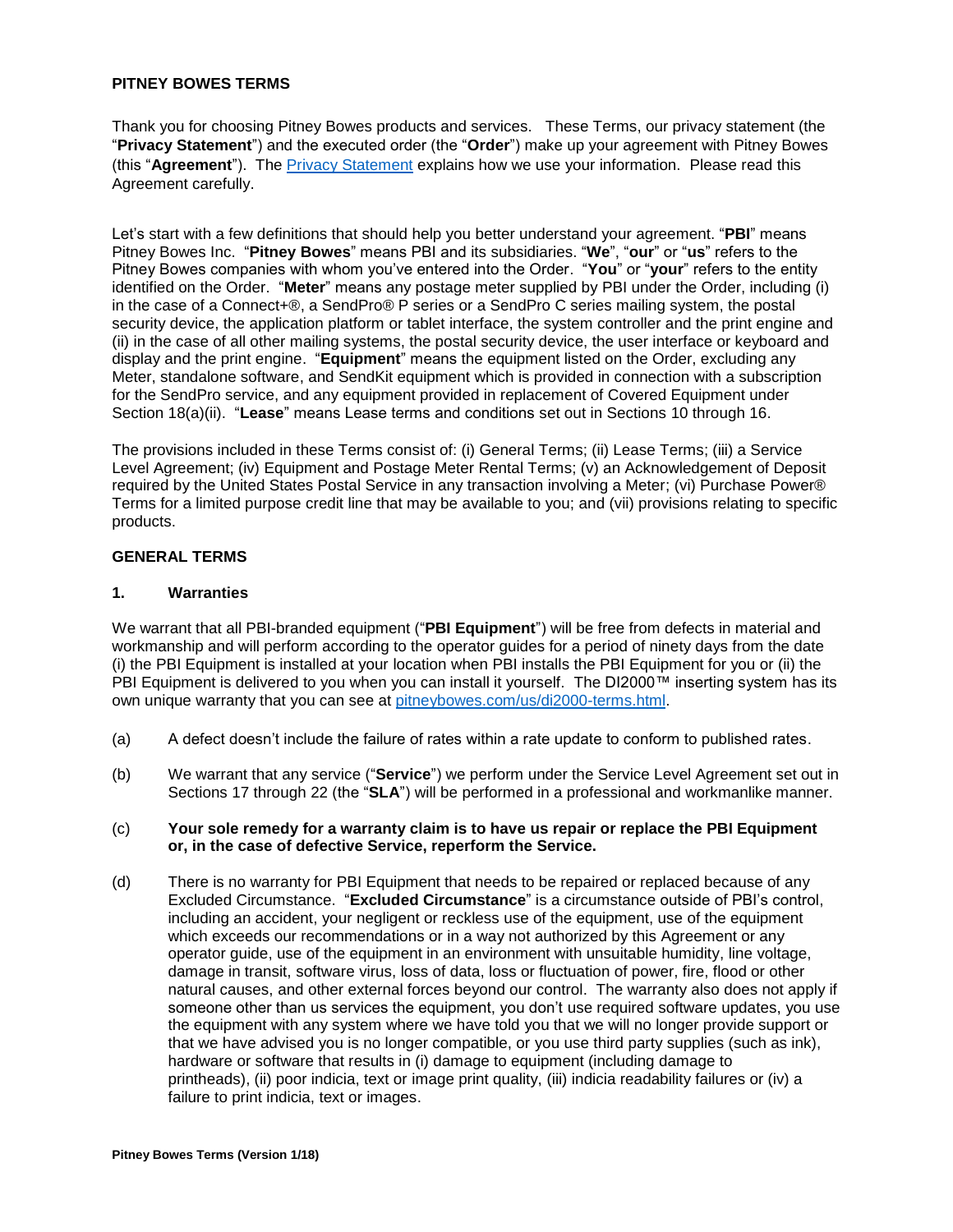- (e) The print engine(s), print engine components, structural components and printed circuit board assemblies supplied with the PBI Equipment may be reclaimed, reconditioned or remanufactured. These items are warranted to perform according to the same standards as the equivalent new item.
- (f) The warranty doesn't cover ink, ink rollers, toner and drum cartridges, ribbons and similar items ("**Consumable Supplies**").
- (g) **EXCEPT AS EXPRESSLY STATED IN THIS AGREEMENT, WE (ON BEHALF OF OURSELF AND OUR SUPPLIERS) MAKE NO OTHER WARRANTIES, EXPRESS OR IMPLIED, INCLUDING ANY WARRANTY OF MERCHANTABILITY OR FITNESS FOR A PARTICULAR PURPOSE AS TO THE EQUIPMENT OR SERVICES. WE MAKE NO REPRESENTATION OR WARRANTY AS TO ANY THIRD PARTY EQUIPMENT. WE AGREE TO PASS THROUGH TO YOU ALL THIRD PARTY EQUIPMENT WARRANTIES TO THE EXTENT PERMITTED.**

### **2. Limitation of Liability**

**OUR TOTAL LIABILITY (INCLUDING ANY LIABILITY OF OUR SUPPLIERS) IS LIMITED TO THE FEES PAID BY YOU FOR THE APPLICABLE EQUIPMENT OR SERVICES. NEITHER WE NOR OUR SUPPLIERS IS LIABLE FOR ANY:** (I) DAMAGE YOU MAY INCUR BY REASON OF YOUR MISUSE OR NEGLIGENT USE OF THE EQUIPMENT OR YOUR NEGLIGENT ACTS OR OMISSIONS OR (II) INDIRECT, INCIDENTAL, CONSEQUENTIAL, OR PUNITIVE DAMAGES OF ANY NATURE WHATSOEVER, INCLUDING COMMERCIAL LOSS, OR LOST PROFITS, DATA OR GOODWILL, FOR ANY MATTER RELATING TO THIS AGREEMENT.

### **3. Default and Remedies**

- (a) If you don't make any payment within three days after the due date shown on our invoice, you breach any other obligation under this Agreement or under any other agreement with Pitney Bowes and such breach continues for thirty days after we give you notice or you become insolvent or file for bankruptcy, you will be in default and we may:
	- (i) cancel this Agreement and any other agreements Pitney Bowes has with you;
	- (ii) require you to pay to us immediately all amounts payable under the Lease or other agreements, whether then due or payable in the future;
	- (iii) disable the Meter;
	- (iv) require you to return the Equipment, Meter and software;
	- (v) if you don't return the Equipment, require you to immediately pay to us an amount equal to the value of the Equipment, as determined by us;
	- (vi) charge you a late charge for each month that your payment is late;
	- (vii) charge you a check return fee for payments made by you with insufficient funds; and
	- (viii) pursue any other remedy, including repossessing the Equipment and Meter without notice to you. To the extent permitted by law, you waive any notice of our repossession or disposition of the Equipment or Meter. By repossessing the Equipment or Meter, we aren't waiving our right to collect the balance due.
- (b) You agree to pay all our costs, including attorneys' fees, incurred in enforcing our rights.
- (c) We may suspend any services during any period that your account is more than thirty days past due.

# **4. Taxes**

You agree to pay us for all applicable sales, use, property or other taxes (excluding taxes on net income) related to the Lease or rental agreement based on or measured by your payments, the Equipment, Equipment location, Meter and Meter location. We will determine the amount of all property and similar taxes to be charged to you based on our reasonable valuation of the Equipment or of the Meter, taking into consideration tax rates and depreciation. If any of these taxes are applicable, you agree to pay a tax administrative charge set by us without reference to the tax charged or services performed; such fee and charge won't exceed a total of \$35 per year for each Lease schedule or rental agreement.

### **5. Embedded Software**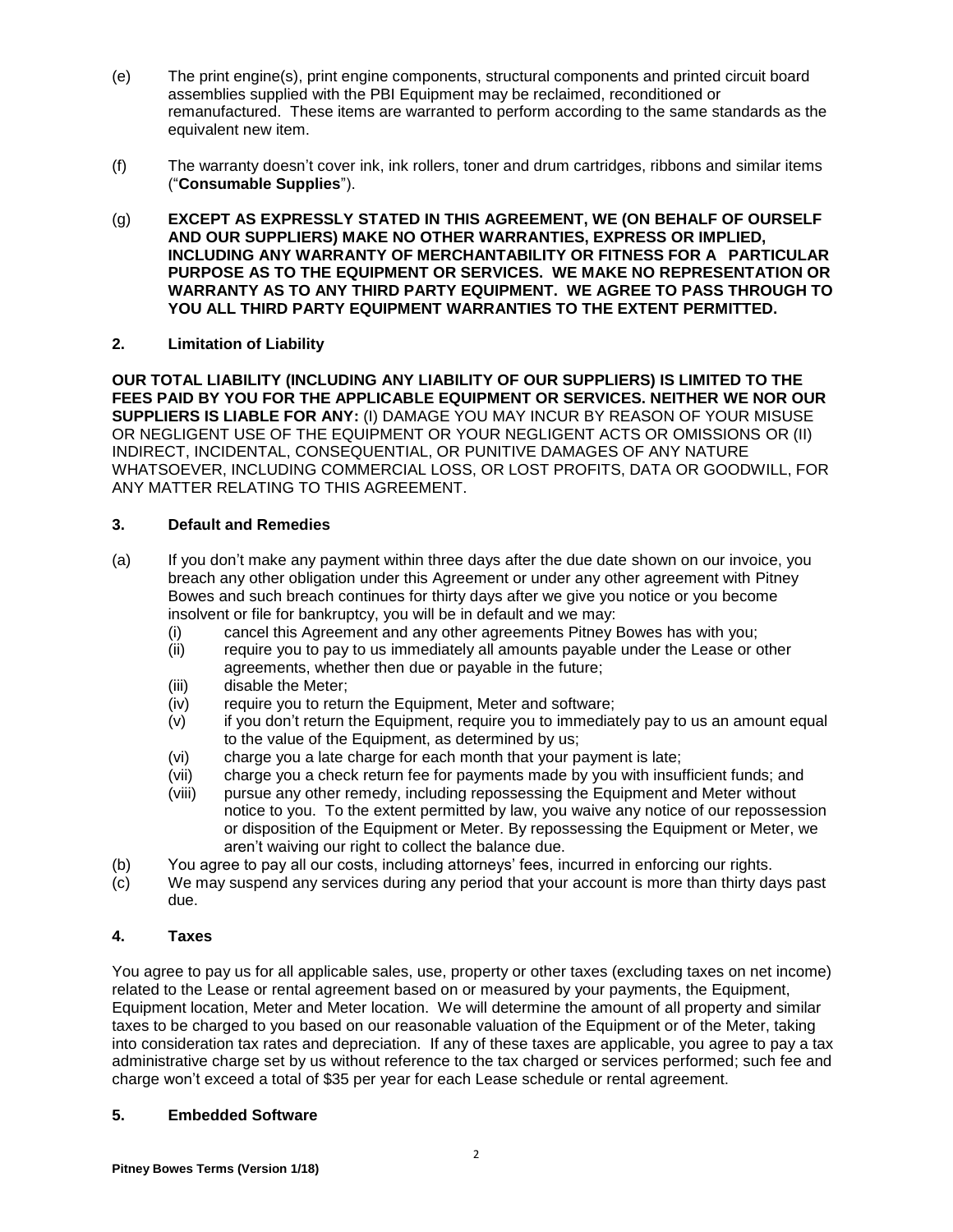Our Equipment may contain embedded software. For embedded software, you agree that: (i) we and our licensors own the copyrights and other intellectual property to it; (ii) you are licensed only to use it with our Equipment in which it resides; (iii) you won't copy, modify, de-compile, or attempt to unbundle, reverse engineer or create derivative works of it; and (iv) you won't distribute or disclose it (or any portion) to anyone. The embedded software may contain third party software which is subject to any terms accompanying it. Technical support for embedded software will be given according to the SLA covering the Equipment with the embedded software.

### **6. Internet Access Point**

The internet connectivity for the Equipment or Meter may use an internet access point provided by us. You may only use this access point for connectivity between the Equipment or Meter and the internet and for no other purpose. You agree to pay all costs resulting from the use of the access point in violation of this restriction.

# **7. Security Interest**

You grant us a purchase money security interest in the Equipment, any replacements, and any proceeds from the sale of the Equipment, to secure payment of any balance due. We have the right to recover the Equipment if you haven't paid for it. We may file a copy of this Agreement as a financing statement with the State authorities. If you are leasing Equipment, you authorize us to file a Uniform Commercial Code financing statement naming you as debtor/lessee with respect to the Equipment in order to protect our interest in the Equipment.

### **8. Analog Connectivity**

**IF YOU USE AN ANALOG CONNECTION FOR YOUR MAILING SYSTEM, YOU ACKNOWLEDGE THAT THE ANALOG CONNECTIVITY IS PROVIDED BY A THIRD PARTY SUPPLIER. NEITHER WE NOR OUR SUPPLIERS PROVIDE ANY WARRANTY WITH RESPECT TO THE FUNCTIONALITY OR QUALITY OF THE ANALOG CONNECTION. IF THE THIRD PARTY SUPPLIER NO LONGER PROVIDES ANALOG CONNECTION CAPABILITY, WE WON'T BE RESPONSIBLE FOR PROCURING AN ALTERNATIVE SUPPLIER AND YOU WILL HAVE TO USE A DIGITAL CONNECTION.**

### **9. Miscellaneous**

- (a) You agree to use the Equipment and Meter only for business or commercial purposes, and not for personal, family, or household purposes.
- (b) Your use of any application will be subject to the terms of use provided at the time of your first login.
- (c) We aren't responsible for any delay or failure to perform resulting from causes outside of our control.
- (d) You may not assign this Agreement without our prior written consent. Any assignment without our consent is void.
- (e) Payments aren't subject to setoff or reduction.

### (f) **ANY LEGAL ACTION YOU FILE AGAINST US MUST BE STARTED WITHIN ONE YEAR AFTER THE EVENT GIVING RISE TO YOUR CLAIM. YOU WAIVE ANY RIGHT TO TRIAL BY JURY IN ANY ACTION RELATED TO THIS AGREEMENT.**

(g) We can only change this Agreement if we both agree to do so in writing. You may use a purchase order to offer to obtain equipment or services but none of its provisions will modify or supersede these provisions unless we expressly agree in writing. If any provision in this Agreement is found to be invalid or unenforceable, the remaining provisions won't be affected.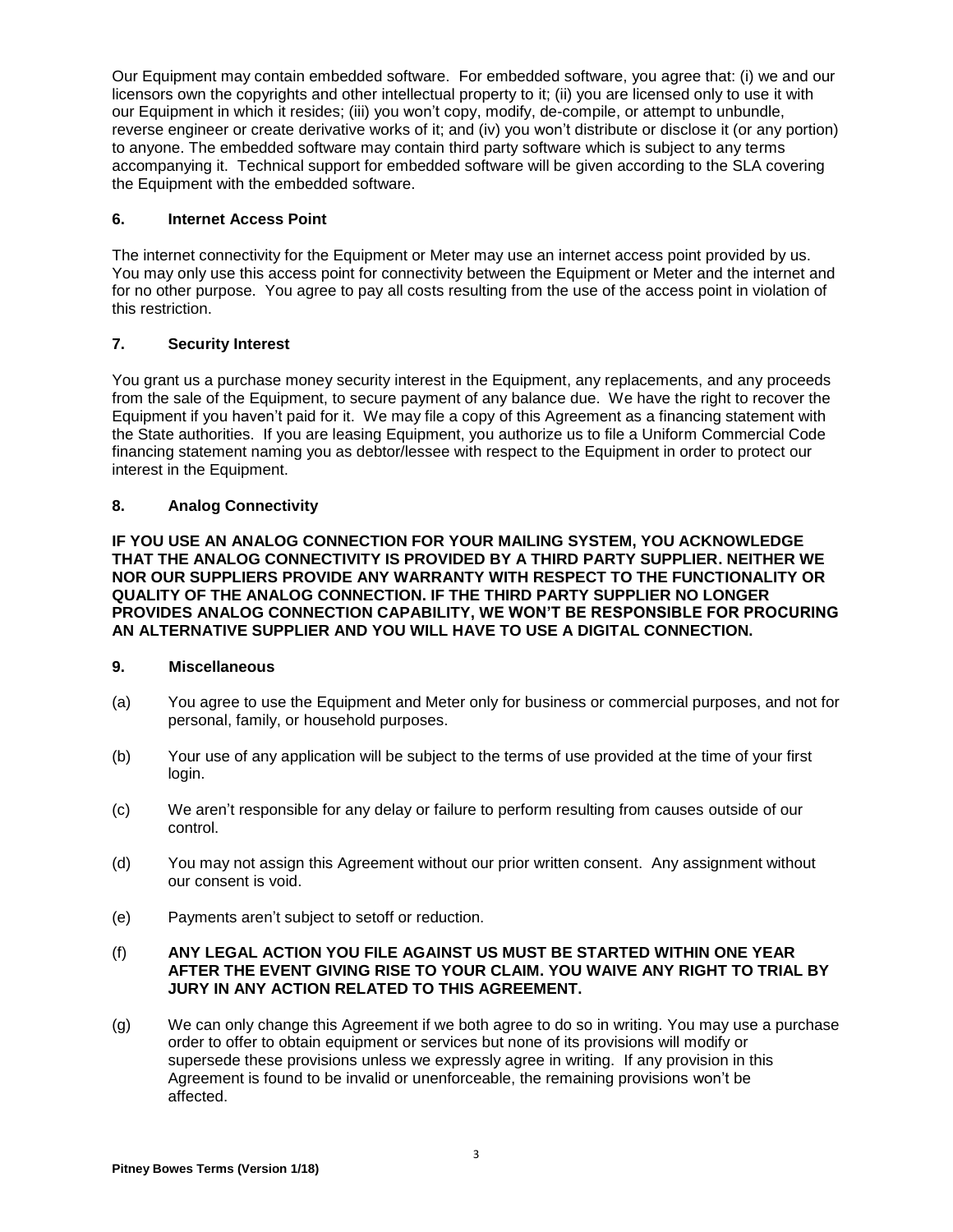- (h) Our respective rights and obligations under Sections 2 (Limitation of Liability), 3 (Default and Remedies) and 4 (Taxes) will survive termination of this Agreement.
- (i) We may deliver any notice and other communication to you under this Agreement by email to the email address that we have on file for you. You agree to the delivery of these notices and other communications by email. We may call you at any number you give to us.
- (j) This Agreement is governed by the laws of the State of Delaware.
- (k) You agree that we can use your name in a client list and identify you as a client when communicating with prospective clients, in each case along with our product or service that you are using. You agree that we can use your name and logo in marketing content, including in an advertising campaign, with your prior consent.
- (l) You agree to comply with all applicable export control laws and regulations.

# **LEASE TERMS**

### **10. Lease of Equipment; Provider of Leasing Services**

If you are leasing Equipment, these Lease Terms apply. PBI is the manufacturer of the Equipment. Pitney Bowes Global Financial Services LLC, a wholly-owned subsidiary of PBI ("PBGFS"), provides you with the leasing services. The term of this Lease is the number of months stated on the Order (the "**Lease Term**") and begins on the date the Equipment is shipped if we don't install the Equipment, and the date of installation if we install the Equipment. **You may not cancel this Lease for any reason and all payment obligations under this Lease are unconditional.** You understand that we own the Equipment. PBI owns any Meter as USPS regulations require. Except as stated in Section 12, you don't have the right to become the owner of the Equipment at the end of the Lease Term.

### **11. Payment Terms**

We will invoice you quarterly in advance for all payments on the Order, unless the Order says otherwise (each such payment is a "**Periodic Payment**"). You will make each Periodic Payment by the due date shown on our invoice. Your Periodic Payment may include a one-time origination fee, amounts carried over from a previous lease, software license and maintenance fees and other charges. Any Meter rental fees and SLA fees (collectively "**PBI Payments**") will be included with your Periodic Payment and begin with the start of the Lease Term. After the Lease Term, your Periodic Payment will increase if your PBI Payments increase.

#### **12. End of Lease Options**

During the 90 days before your Lease ends, you may, unless you are in default: (i) enter into a new lease with us; (ii) purchase the Equipment "as is, where is" for its fair market value; or (iii) return the Equipment and Meter in their original condition, reasonable wear and tear excepted, and pay us our then applicable processing fee (including any equipment return fee). If you return the Equipment and Meter, you will, as specified by us, either properly pack and return them to us in the return box and with the shipping label provided by us or furnish them to a service carrier specified by us to pick up and ship them to us. If you don't do one of the things listed in clause (i), (ii) or (iii) above, you will be deemed to have agreed to enter into successive month to month extensions of the term of this Lease. You may choose to cancel the automatic extensions at any time by giving us 30 days' written notice by creating a case at [pitneybowes.com/us/contact-us.html](http://www.pitneybowes.com/us/contact-us.html) (follow the instructions under "how to create a case"). Upon cancellation, you agree to either return all items as provided in this Section 12 or purchase the Equipment.

# **13. WARRANTY AND LIMITATION OF LIABILITY**

**PBI PROVIDES YOU WITH THE LIMITED WARRANTIES IN SECTION 1. PBGFS MAKES NO WARRANTIES, EXPRESS OR IMPLIED, INCLUDING ANY WARRANTY OF MERCHANTABILITY, FITNESS FOR A PARTICULAR PURPOSE, OR FREEDOM FROM INTERFERENCE OR**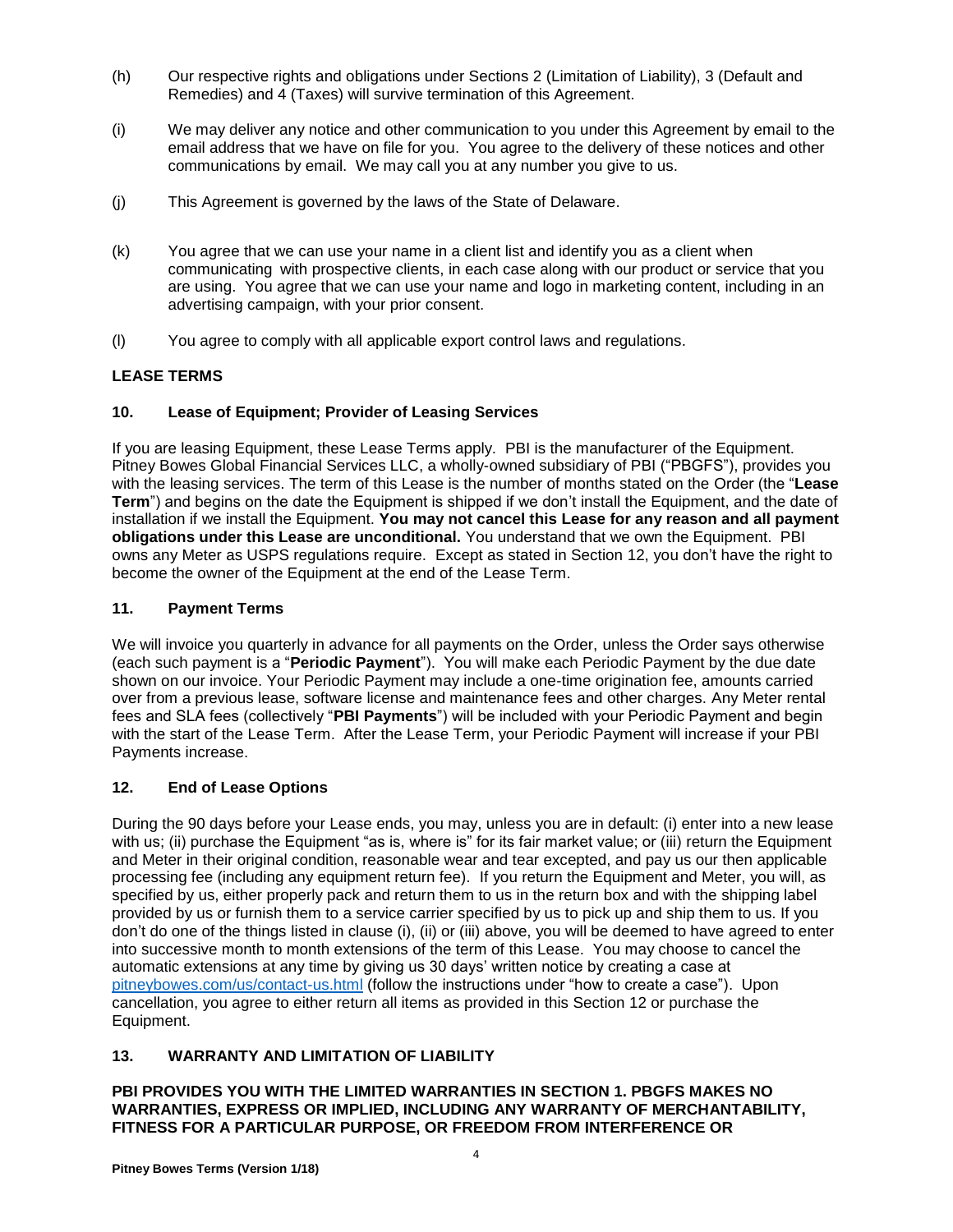**INFRINGEMENT, AND PBGFS ISN'T LIABLE FOR ANY LOSS, DAMAGE (INCLUDING INCIDENTAL, CONSEQUENTIAL OR PUNITIVE DAMAGES) OR EXPENSE CAUSED DIRECTLY OR INDIRECTLY BY THE EQUIPMENT.**

### **14. Equipment Obligations**

You will keep the Equipment free from liens and in good condition and working order. We may inspect the Equipment and related maintenance records. You may not move the Equipment from the location specified on the Order without our prior written consent.

### **15. Risk of Loss and ValueMAX®Program**

- (a) You bear the entire risk of loss, theft, damage or destruction to the Equipment from the date of shipment by us until the Equipment is returned to, and received by, us, regardless of cause, ordinary wear and tear excepted ("**Loss**"). No Loss will relieve you of any of your obligations under this Lease. You must immediately notify us in writing of any Loss. To protect the Equipment from loss, you will either: (i) keep the Equipment insured against Loss for its full replacement value under a comprehensive policy of insurance or other arrangement that is reasonably satisfactory to us ("**Insurance**"); or (ii) be enrolled in PBGFS' ValueMAX program described in paragraph (b) below.
- (b) YOU MUST CALL US AT 1-800-732-7222 OR GO TO [www.pitneybowes.com/us/valuemaxoptout](http://www.pitneybowes.com/us/valuemaxoptout) AND PROVIDE US WITH EVIDENCE OF INSURANCE IF YOU DO NOT WISH TO BE ENROLLED IN THE VALUEMAX PROGRAM. If you don't provide evidence of Insurance and haven't previously enrolled in our equipment replacement program (ValueMAX), we may include the Equipment in the ValueMAX program and charge you a fee, which we will include as an additional charge on your invoice. We will provide written notice reminding you of your Insurance obligations described in paragraph (a) above. If the Equipment is included in the ValueMAX program and any Loss occurs (other than from your gross negligence or willful misconduct, which is not covered by ValueMAX), we will (unless you are in default) repair or replace the Equipment. We aren't liable to you if we terminate the ValueMAX program. By providing the ValueMAX program, we aren't offering or selling you insurance; accordingly, regulatory agencies haven't reviewed this Lease, this program or its associated fees, nor are they overseeing our financial condition.

# **16. Other Lease Terms**

- (a) If more than one lessee is named in this Lease, liability is joint and several. You, and any guarantor signing the Order or any documents executed in connection with this Lease, agree to furnish us financial information upon request. Each of these persons authorizes us to obtain credit reports on them now and in the future.
- (b) You may not assign or sublet the Equipment, the Meter or this Agreement without our prior written consent. Any assignment without our consent is void. We may sell or assign all or part of this Lease or the Equipment but it will not affect your rights or obligations.
- (c) We will provide you with a welcome letter by email.

# **SERVICE LEVEL AGREEMENT**

# **17. Applicability of SLA**

This SLA section applies to you if we have entered into an agreement to provide service for any Equipment we lease, rent or sell on the Order, excluding any DI2000 (the covered equipment is called "**Covered Equipment**").

#### **18. Service Level Options**

(a) (i) If you sign up for **Standard SLA** on the Order, PBI will provide at its option either repair or replacement services for the Covered Equipment during the Initial Service Term or any Renewal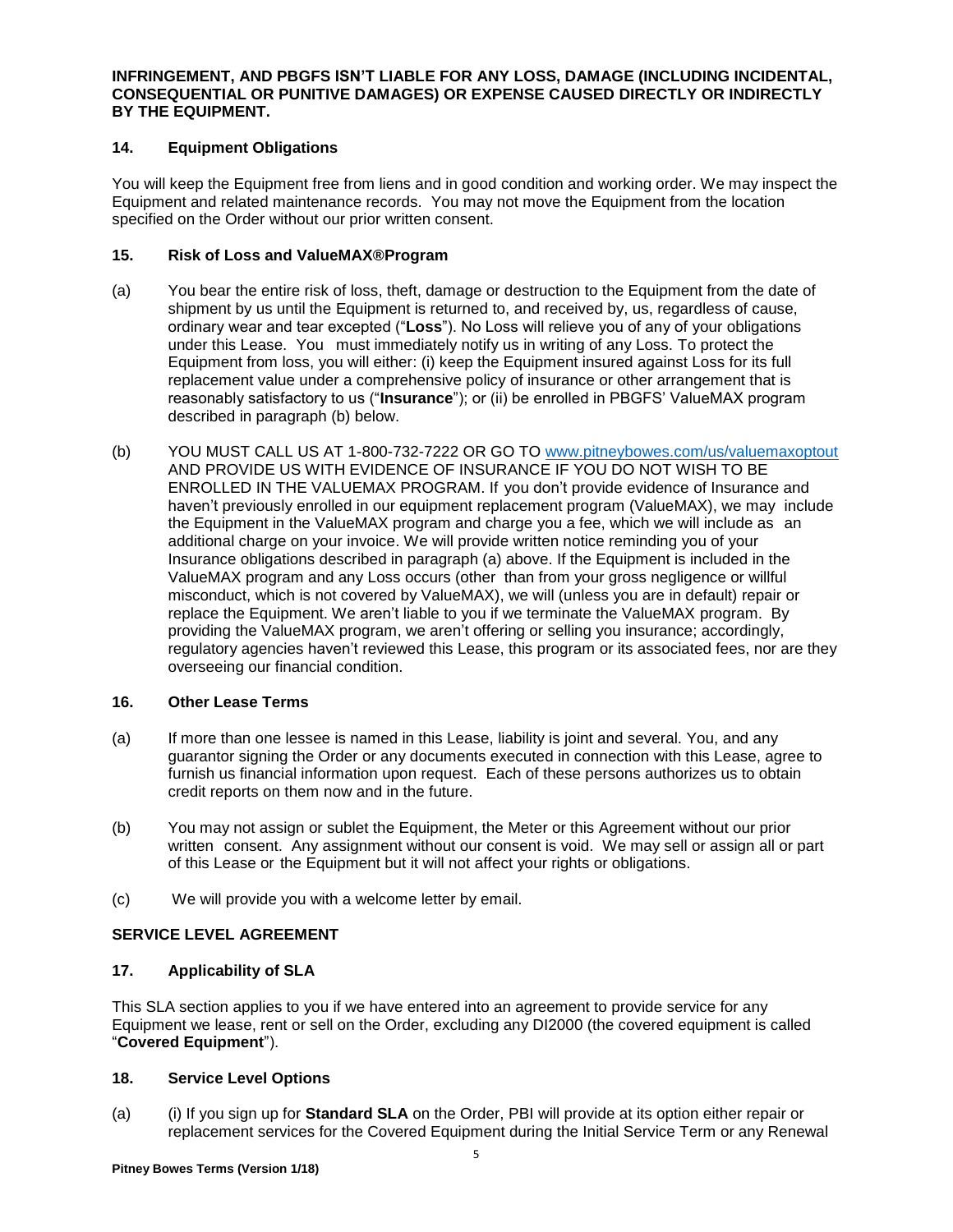Service Term (each term as defined in Section 19) (the "**Service Term**"). You are also entitled to: (x) replacement printheads for Covered Equipment without additional charge, except for printheads which need to be replaced as a result of any Excluded Circumstance; and (y) two preventative maintenance service calls per calendar year. PBI will notify you when preventative maintenance is due or you can request preventative maintenance service. If your Covered Equipment needs repair, PBI may provide repair by remote access, diagnostics and service and/or by on-site repair service. Repair service is provided only for damage resulting from normal wear and tear. Repair service may include the use of new, reconditioned, or remanufactured parts and assemblies. PBI will provide parts or assemblies for discontinued equipment (or equipment not marketed as new) only if available. If PBI deems it necessary, PBI will dispatch a service technician to arrive at your location for on-site service. You won't incur hourly charges unless service is performed outside Normal Working Hours, which will be done only with your consent. "**Normal Working Hours**" means 8 a.m. – 5 p.m., Monday – Friday, excluding PBIobserved U.S. holidays, in the time zone where the Equipment or other items are located.

(ii) If PBI determines that replacement of Covered Equipment is necessary, PBI will, at no additional cost to you, promptly ship new, reconditioned, or remanufactured equipment of the same or a functionally equivalent model to replace the affected Covered Equipment. Unless PBI instructs you otherwise, within five days of receiving the replacement equipment, you must pack the Covered Equipment to be replaced in the shipping carton that contained the replacement equipment, place the pre-paid return address label on the carton, and return it to PBI. You are responsible for the Covered Equipment until PBI receives it.

(b) If you are eligible to receive **Performance SLA** under our policies and you sign up for Performance SLA on the Order, you will be entitled to receive: (i) all coverage provided under Standard SLA; (ii) one two-hour application consultation for your mailing and shipping needs; and (iii) admission for one person to a PBI mail management seminar. If PBI determines that on-site service is necessary, PBI will use commercially reasonable efforts to have a service technician on-site (during Normal Working Hours only) within 4 hours or 8 hours, as specified on the Order, after PBI has determined that it can't resolve the issue remotely (the "**Response Time Commitment**"). The Response Time Commitment relates solely to the arrival of a technician at your location. It isn't a guaranteed resolution of the problem within the Response Time Commitment period, and it doesn't guarantee that all parts necessary to make a repair will be on-site within this time frame. The Response Time Commitment does not apply to Service designated as service by replacement, relocation services, software maintenance, preventative maintenance, operator training, or other services not essential to repair the Covered Equipment. If the Covered Equipment is moved from its original location, PBI may, at its option, remove the Response Time Commitment. If this happens, you will receive Standard SLA and we will adjust the SLA charges payable by you appropriately. If we don't meet the Response Time Commitment, we will provide you with a credit equal to the difference between the cost of Standard SLA and Performance SLA for three months. In order to receive this credit, you must use a credit request form which you can obtain from your service technician or by calling the Customer Care Center. The credits are limited to credits for four failures to meet the Response Time Commitment in any twelve-month period during the Service Term. **These remedies are your sole remedy for PBI's failure to meet the Response Time Commitment.**

#### **19. Service Term**

PBI will provide you with Service for twelve months, if you don't have a Lease, or for the Lease Term, if you are leasing Equipment (the "**Initial Service Term**"). **SERVICE AUTOMATICALLY RENEWS FOR CONSECUTIVE ONE YEAR TERMS (EACH A "RENEWAL SERVICE TERM") UNLESS YOU TERMINATE YOUR SERVICE AS PROVIDED BELOW OR THE LEASE EXPIRES OR IS TERMINATED OR THE RENEWAL IS PROHIBITED BY LAW.** If you don't wish to renew Service, you must deliver a written notice (the "**Termination Notice**") at least sixty days prior to the renewal of the term to us at 2225 American Drive, Neenah, WI 54956 or you may create a case at [pitneybowes.com/us/contact-us.html](http://www.pitneybowes.com/us/contact-us.html) (follow the instructions under "how to create a case"). Your Termination Notice must include your customer account number and lease number (if applicable). PBI reserves the right not to renew your SLA for any reason.

#### **20. SLA Fees**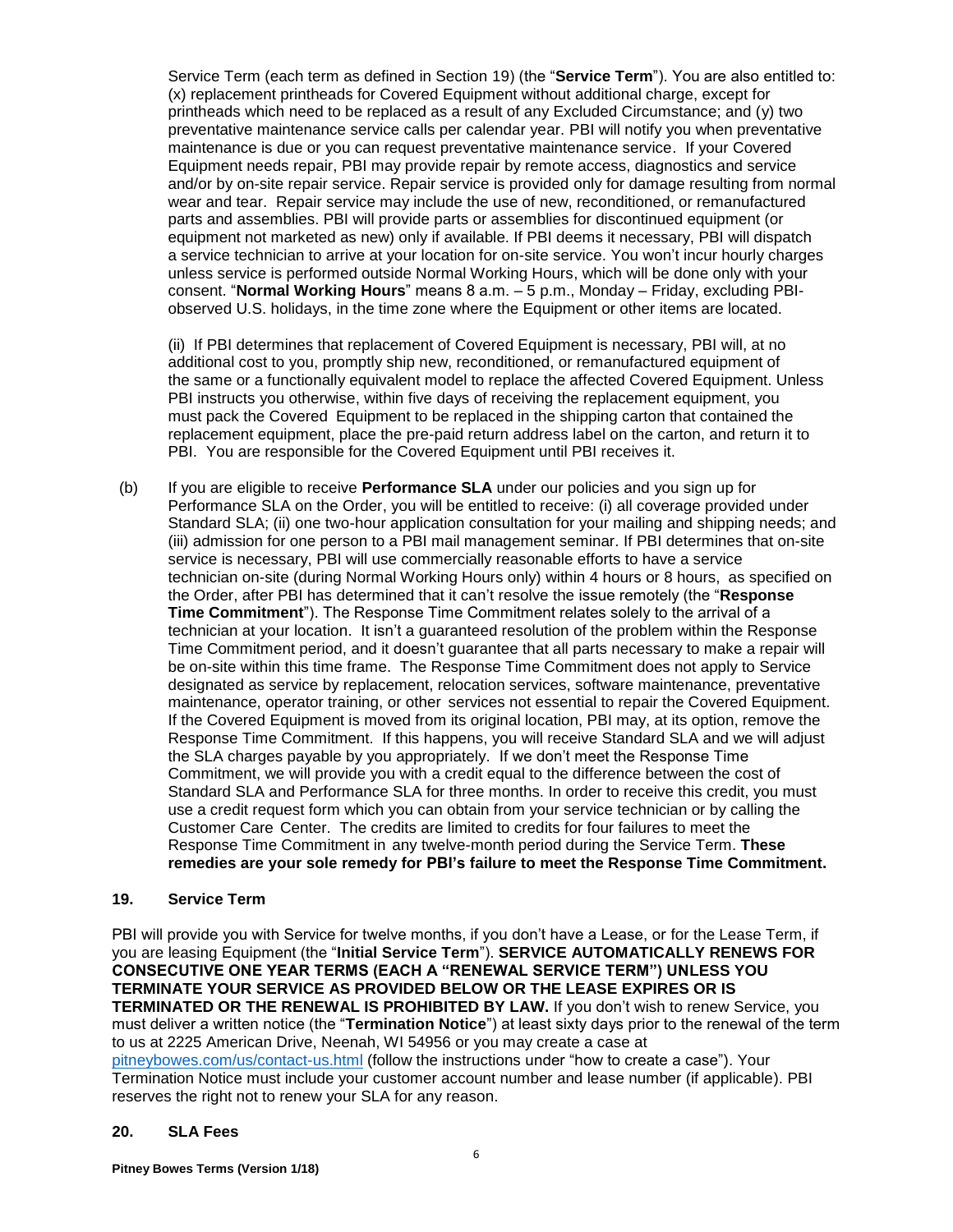You will pay the SLA fees for the Initial Service Term and any Renewal Service Term(s). We may increase the SLA fees after the Initial Service Term, and any increases will be reflected on your invoice. If you receive service for repairs caused by any Excluded Circumstance, PBI will charge you for the service at PBI's current hourly rates and for any required parts. If you exceed the cycle volume of your Equipment specified on the Order, PBI may bill you for the additional cycles over the specified cycle volume (the additional cycles are called the "**Overage**"). The charge will be determined by reference to the rate in effect at the time that we determine that an Overage exists.

# **21. Service Changes**

PBI may modify its Service by giving written notice to you (a "**Service Change Notice**"), which will state whether the change is material. After receiving a Service Change Notice, if the change is material, you may terminate Service by giving us a termination notice at the address indicated in Section 19 or you may create a case at [pitneybowes.com/us/contact-us.html](http://www.pitneybowes.com/us/contact-us.html) (follow the instructions under "how to create a case").

# **22. Additional Service Terms**

You can't elect to have Service apply to some but not all of the items of Equipment. Service doesn't include services and repairs that are made necessary due to any Excluded Circumstance. Service excludes the supply of postal and carrier rate changes and Consumable Supplies. If you replace any of your Covered Equipment during the Service Term, and the replacement Equipment qualifies for Services, PBI will automatically enroll you for maintenance coverage on the new Equipment at PBI's then current annual rates. If you acquire an attachment, or add a unit, to your Covered Equipment, PBI will provide coverage for each attachment or unit which we determine qualifies for coverage under the SLA and adjust your rate accordingly. If you choose not to continue coverage on the replacement Equipment, attachment or unit, you may cancel Service for the item within thirty days of the date of your initial invoice for the item from PBI. If you cancel, any further maintenance or repair services on the Equipment, attachment or unit will be subject to PBI's current rates. Standard SLA will apply to rented Equipment at no additional charge.

# **EQUIPMENT AND POSTAGE METER RENTAL TERMS**

# **23. Rental**

(a) If you aren't leasing the Equipment and paying for it in your lease payment to PBGFS, we will invoice you the Equipment and Meter rental ("**rental**") fees listed on the Order. After the period listed on the Order (the "**Initial Term**"), we may increase the rental fees upon at least 30 days' prior written notice. When you receive notice of an increase, you may terminate your rental only as of the date the increase becomes effective.

(b) At the end of the Initial Term, the rental term will automatically renew for successive 12-month extensions. If you don't wish to renew the rental term, you must deliver a written notice to us at least 60 days prior to the renewal of the rental term to the address in Section 19 or create a case at [pitneybowes.com/us/contact-us.html](http://www.pitneybowes.com/us/contact-us.html) (follow the instructions under "how to create a case"). Upon expiration of the term of the rental, you agree to return Equipment and Meters covered by the rental in their original condition, reasonable wear and tear excepted.

# **24. Postage**

You may transfer funds to The Pitney Bowes Bank, Inc. (the "**Bank**") for deposit into your Postage By Phone® Reserve Account that you maintain with the Bank (your "**Reserve Account**") or you may transfer funds to the United States Postal Service (the "**USPS**") through a lockbox bank (a "**Lockbox Bank**"). See the "USPS Acknowledgment of Deposit" below for more information. Until the end of the Initial Term, we may charge you a fee of up to \$15.00 for refilling your postage. After the Initial Term, we may increase postage refill fees upon 30 days prior written notice. If you participate in any PBI, PBGFS, or Bank postage advance programs (such as Purchase Power), we will advance payment on your behalf to the USPS, subject to repayment by you under the terms of the postage advance program and billed separately from your rental fees.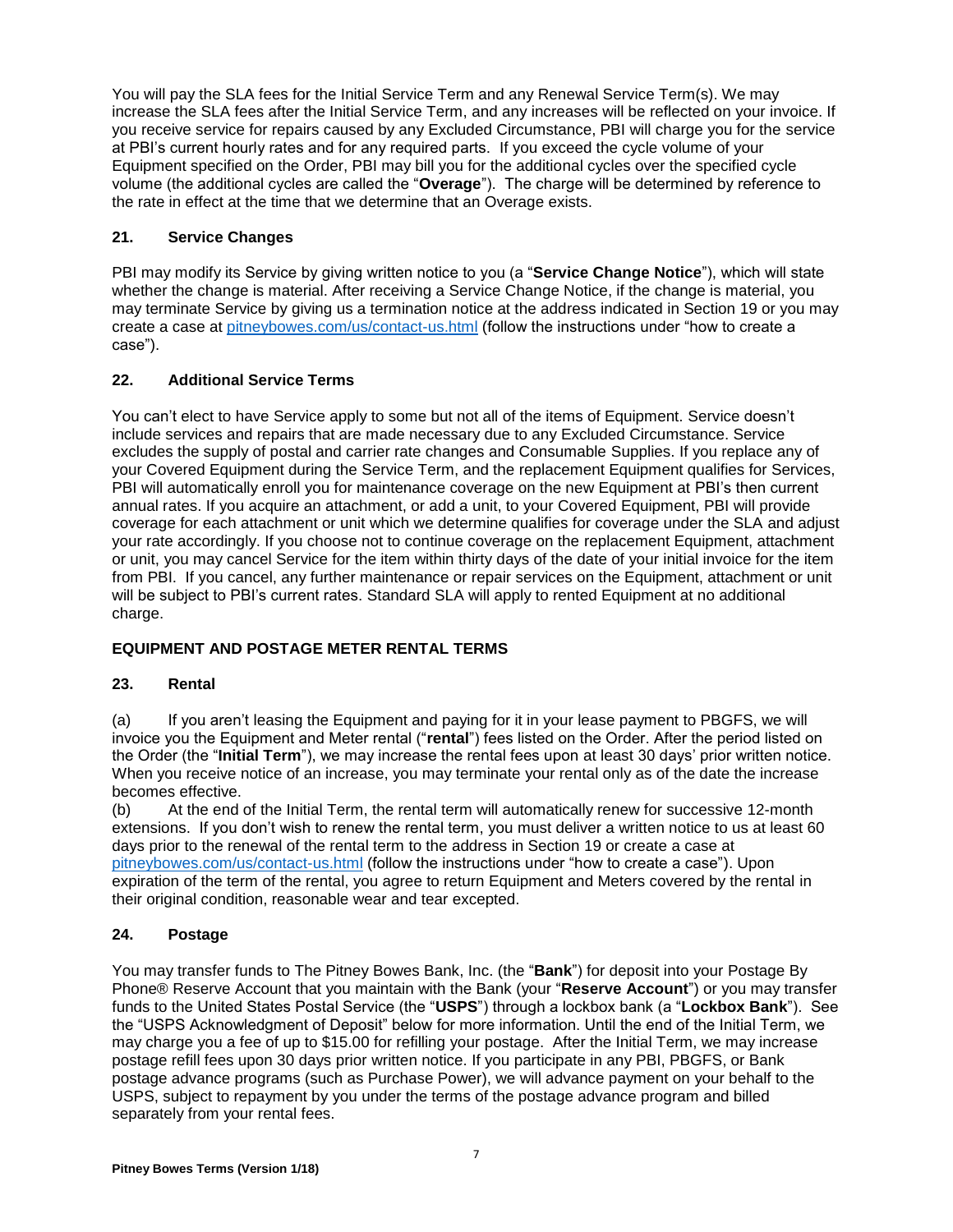# **25. Meter Repair or Replacement; Meter Care and Risk of Loss**

If the Meter malfunctions or fails due to reasons other than an Excluded Circumstance, we will repair or replace the Meter. You agree to take proper care of the Meter(s), as stated in this Agreement and any user documentation. You assume all risk of loss or damage to the Meter(s) while you have possession.

# **26. Terms of Use of Meter; Federal Regulations**

You may use the Meter solely for the purpose of processing your mail, provided that you are authorized by the USPS to use the Meter, and that you comply with (i) this Agreement, (ii) any operator guide and (iii) all USPS regulations. You agree to use only attachments or printing devices authorized by us. You must receive our written consent before moving the Equipment or Meter to a different location. Federal regulations require that we own the Meter. Tampering with or misusing the Meter is a violation of federal law. Activities of the USPS, including the payment of refunds for postage by the USPS to clients, will be made in accordance with the current Domestic Mail Manual. If the Meter is used in any unlawful scheme, or isn't used for any consecutive 12 month period, or if you take the Meter or allow the Meter to be taken outside the United States without proper written permission of USPS Headquarters, or if you otherwise fail to abide by the postal regulations and this Agreement regarding care and use of the Meter, then this Agreement and any related Meter rental may be revoked. You acknowledge that any use of this Meter that fraudulently deprives the USPS of revenue can cause you to be subject to civil and criminal penalties applicable to fraud and/or false claims against the United States. The submission of a false or fraudulent statement can result in imprisonment of up to 5 years and fines of up to \$10,000 (18 U.S.C. 1001) and a civil penalty of up to \$5,000 plus an assessment of twice the amount falsely claimed (3 U.S.C. 3802). The mailing of matter bearing a fraudulent postage meter imprint is an example of a violation of these statutes. You are responsible for immediately reporting (within 72 hours or less) the theft or loss of the Meter to us. Failure to comply with this notification provision in a timely manner may result in the denial of refund of any funds remaining on the Meter at the time of loss or theft. You understand that the rules and regulations regarding the use of this Meter as documented in the Domestic Mail Manual may be updated from time to time by the USPS and it is your obligation to comply with any rules and regulations regarding its use.

# **27. Rate Updates and Soft-Guard® Program**

Your Meter or Equipment may require periodic rate updates that you will obtain under our Soft-Guard program. We will provide rate updates only if required due to a postal or carrier change in rate, service, ZIP Code™ or zone change. The Soft-Guard program doesn't cover any change in rates due to custom rate changes, new classes of carrier service, or a change in ZIP Code or zone due to equipment relocation. If you have received the maximum number of rate updates under the Soft-Guard program, you will be billed separately for any additional rate update we provide. We won't be responsible for any losses arising out of or resulting from the failure of rating or software downloads to conform to published rates.

# **28. Collection of Information**

You authorize us to access and download information from your Meter. We may disclose this information to the USPS or other authorized governmental entity. We won't share with any third parties (except the USPS or other governmental entity) individually identifiable information that we obtain about you in this manner unless required to by law or court order. We may elect to share aggregate data about our clients' postage usage with third parties.

# **29. Value Based Services**

Value based services are services the USPS provides, including e-Return Receipt and USPS Confirmation Services. Any fees the USPS charges for these services are your responsibility to pay for and are payable the same way that you pay for postage. The USPS is solely responsible for its services. We are not responsible for any malfunctions of any part of the communication link connecting the Meter with the USPS data system. We have the right to terminate the value-based services if the USPS discontinues offering the service or you breach your obligations under this Agreement and fail to cure the breach within thirty days after you have been notified in writing.

# **USPS ACKNOWLEDGEMENT OF DEPOSIT**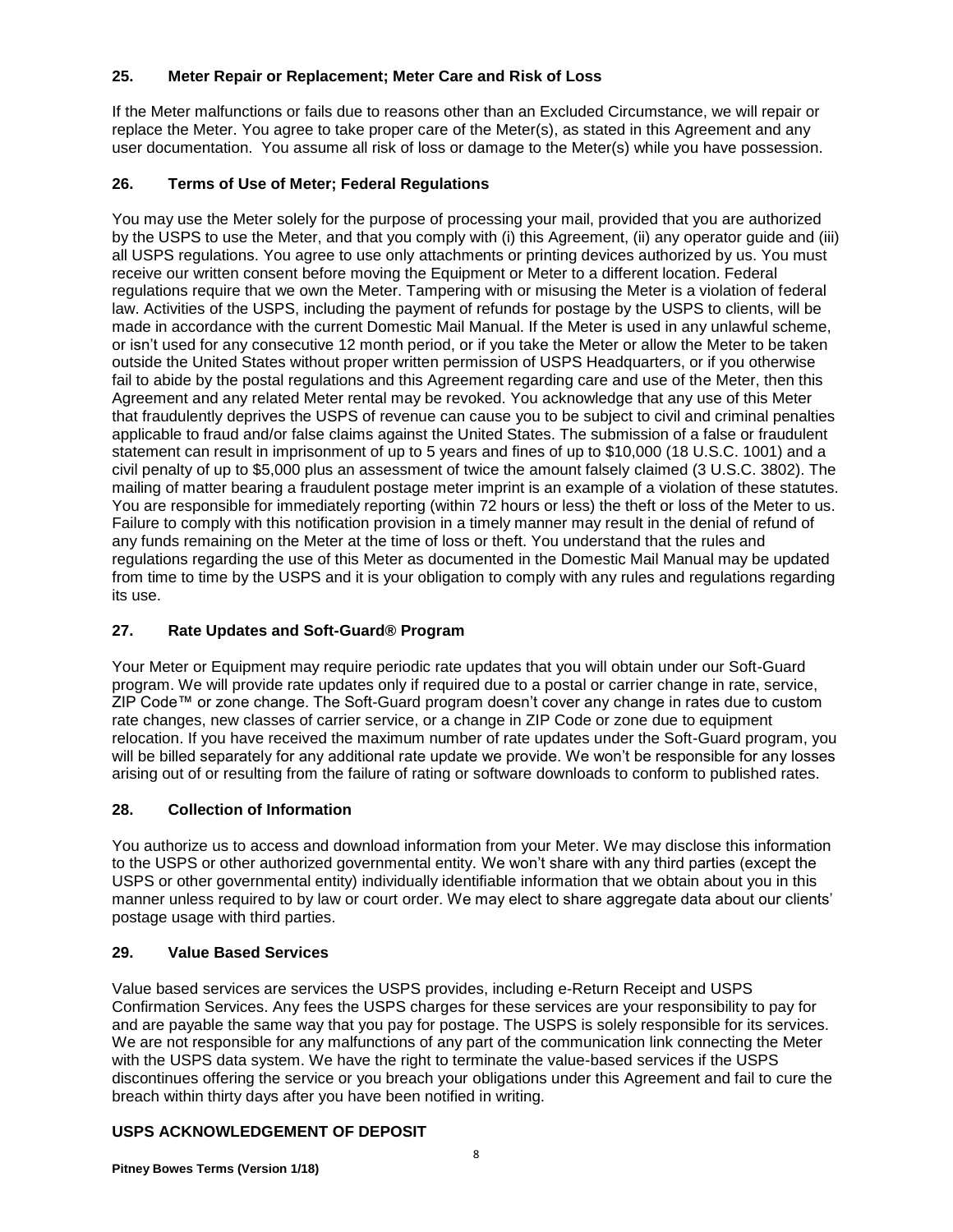# **30. Acknowledgement of Deposit**

This section of the agreement provides you with the sections that the USPS requires we include in any agreement where we are renting a meter. The USPS requires that we use specific language. The "acknowledgement of deposit" terms are as follows:

- (a) In connection with your use of a Postage Evidencing System as defined in the Code of Federal Regulations ("**CFR**"), you may transfer funds to the USPS through a Lockbox Bank for the purpose of prepayment of postage on Postage Evidencing Systems, generating evidence of postage, both PC Postage and meters (a "**Deposit**"), or you may transfer funds to the Bank for deposit into your Reserve Account.
- (b) To the extent you deposit funds in advance of the use of any evidence of postage, you may make Deposits in the Lockbox Bank account identified as "United States Postal Service CMRS-PB" or make deposits in your Reserve Account, in either case through electronic means, including Automated Clearinghouse Transfers. The USPS may, at its discretion, designate itself or a successor as recipient of Deposits made by you to the Lockbox Bank account described above.
- (c) Any deposit made by you in your Reserve Account is subject to the Postage By Phone® Reserve Account – Agreement and Disclosure Statement governing your Reserve Account.
- (d) Any Deposit made by you in the Lockbox Bank account shall be credited by the USPS only for the payment of evidence of postage. Such Deposits may be commingled with Deposits of other clients. You shall not receive or be entitled to any interest or other income earned on such Deposits.
- (e) The USPS will provide a refund to you for the remaining account balances of Deposits held by the USPS. These refunds are provided in accordance with the rules and regulations governing deposit of funds for evidence of postage, published in the CFR.
- (f) The Lockbox Bank, which shall collect funds on behalf of the USPS, shall provide PBI, on each business day, information as to the amount of each Deposit made to the USPS by you, so that PBI can update its records.
- (g) PBI may deposit funds on your behalf. The USPS will make no advances of funds to you. Any relationship concerning advances of funds is between you and PBI, PBGFS and/or the Bank.
- (h) You acknowledge that the terms of this Acknowledgement may be changed, modified, or revoked by the USPS, with appropriate notice.
- (i) Postal Regulations governing the deposit of funds are published in the CFR or its successor. You acknowledge that you shall be subject to all applicable rules, regulations, and orders of the USPS, including future changes to such rules, regulations, and orders, and such additional terms and conditions as may be determined in accordance with applicable law. The USPS rules, regulations, and orders shall prevail in the event of any conflict with any other terms and conditions applicable to any Deposit.

# **PURCHASE POWER TERMS**

# **31. Purchase Power Program**

(a) The Purchase Power credit line is a product of the Bank and is not available to individuals for personal, family, or household purposes. In order to participate in the Purchase Power program (the "**Program**"), you must provide the information described in paragraph (h) below. You will receive a set of more specific provisions for the Program within thirty days of the date of this Agreement.

(b) Your Purchase Power account (the "**Account**") will be charged for the amount of postage, products, and services requested and the related fees, if applicable. Unless prohibited by law, you agree to pay the fees and charges of which the Bank has given you notice, including those relating to: (i)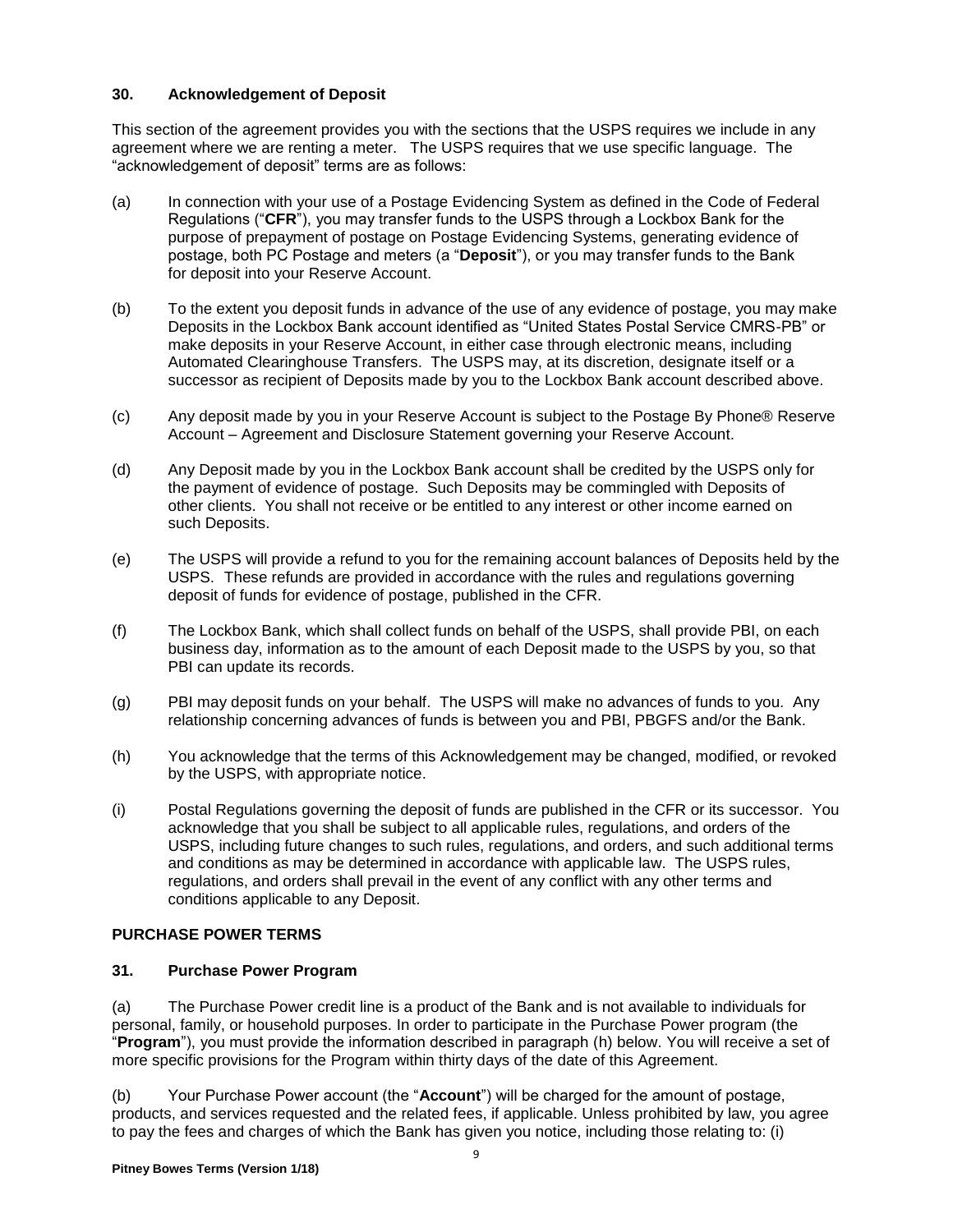applicable transaction or overage fees; (ii) your failure to pay in a timely manner; (iii) your exceeding your credit line; and (iv) fees attributable to the return of any checks.

You will receive a billing statement for each billing cycle in which you have activity in the Account. The Bank may deliver any statement electronically to the email address that is on file for you. Payments are due by the due date shown on your billing statement. You may pay the entire balance due or a portion of the balance, provided that you pay at least the minimum payment shown on the statement. In the event of a partial payment, you will be responsible for the unpaid balance.

(d) (i) By using the Program, you agree that whenever there is an unpaid balance outstanding on the Account which is not paid in full by the due date shown on your billing statement, the Bank will charge you, and you will pay, interest on the unpaid balance of the Account from time to time, for each day from the date the transaction is posted to the Account until the date the unpaid balance is paid in full, at a variable rate equal to the Annual Percentage Rate applicable to the Account from time to time. (ii) The Annual Percentage Rate applicable to the Account will be: the greater of (x) 22% and (y) the sum of the highest "Prime Rate" published in the "Money Rates" section of *The Wall Street Journal* on the last business day of the month and the margin set forth below (the sum of the margin and the Prime Rate is herein called the "Floating Rate"). The Annual Percentage Rate will be adjusted on a monthly basis based on any fluctuation in the Floating Rate, if applicable. Any change in the Annual Percentage Rate based on the calculation described in this section will become effective on the first day of your next billing cycle. (iii) The margin which will be added to the Prime Rate to determine the Floating Rate will be 14.75% (using the Prime Rate in effect as of March 31, 2017, the daily periodic rate would be .05137% and the corresponding annual percentage rate would be 18.75%). (iv) The Account balance that is subject to a finance charge each day will include (x) outstanding balances, minus any payments and credits received by the Bank on the Account that day, and (y) unpaid interest, fees, and other charges on the Account. (v) The Bank will charge a minimum finance charge of \$1.00 in any billing cycle if the finance charge as calculated above is less than \$1.00. (vi) Each payment that you make will be applied to reduce the outstanding balance of the Account and replenish your available credit line. (vii) The Bank may refuse to extend further credit if the amount of a requested charge plus your existing balance exceeds your credit limit.

(e) The Bank may at any time close or suspend the Account, and may refuse to allow further charges to the Account. Cancellation or suspension will not affect your obligation to pay any amounts you owe.

(f) The Bank can amend any of the provisions and terms related to the Program at any time by written notice to you (including by electronic notice via the email address that is then on file for you). You are consenting to electronic delivery of any amendments to the Program terms. Each time you use the Program, you are signifying your acceptance of the terms then in effect. An amendment becomes effective on the date stated in the notice and will apply to any outstanding balance on the Account. The Bank may terminate the Program at any time and will notify you in the event of any termination. Any outstanding obligation will survive termination of the Program.

(g) The Program and any advances are governed by and construed in accordance with the laws of the State of Utah and applicable federal law.

(h) USA PATRIOT Act - To help the government fight the funding of terrorism and money laundering activities, Federal law requires financial institutions to obtain, verify and record information that identifies each person who opens an account. Accordingly, in order to activate the Account, the Bank asks that you agree to provide identifying information, including your address and taxpayer identification number. The Bank may also ask for additional identifying information, where appropriate, including asking that your representative who is opening the Account provide his/her name, address, date of birth, driver's license and/or other documents and information that will allow the Bank to identify him/her. You agree to provide all such requested identifying information.

# **PRODUCT SPECIFIC TERMS**

# **32. Software**

If you are acquiring an on- premise software license or on-demand subscription services, including pbSmartPostage™, Relay™ Communications Hub, and SendPro, additional terms apply which are available by clicking on the hyperlink for that software or subscription service located at